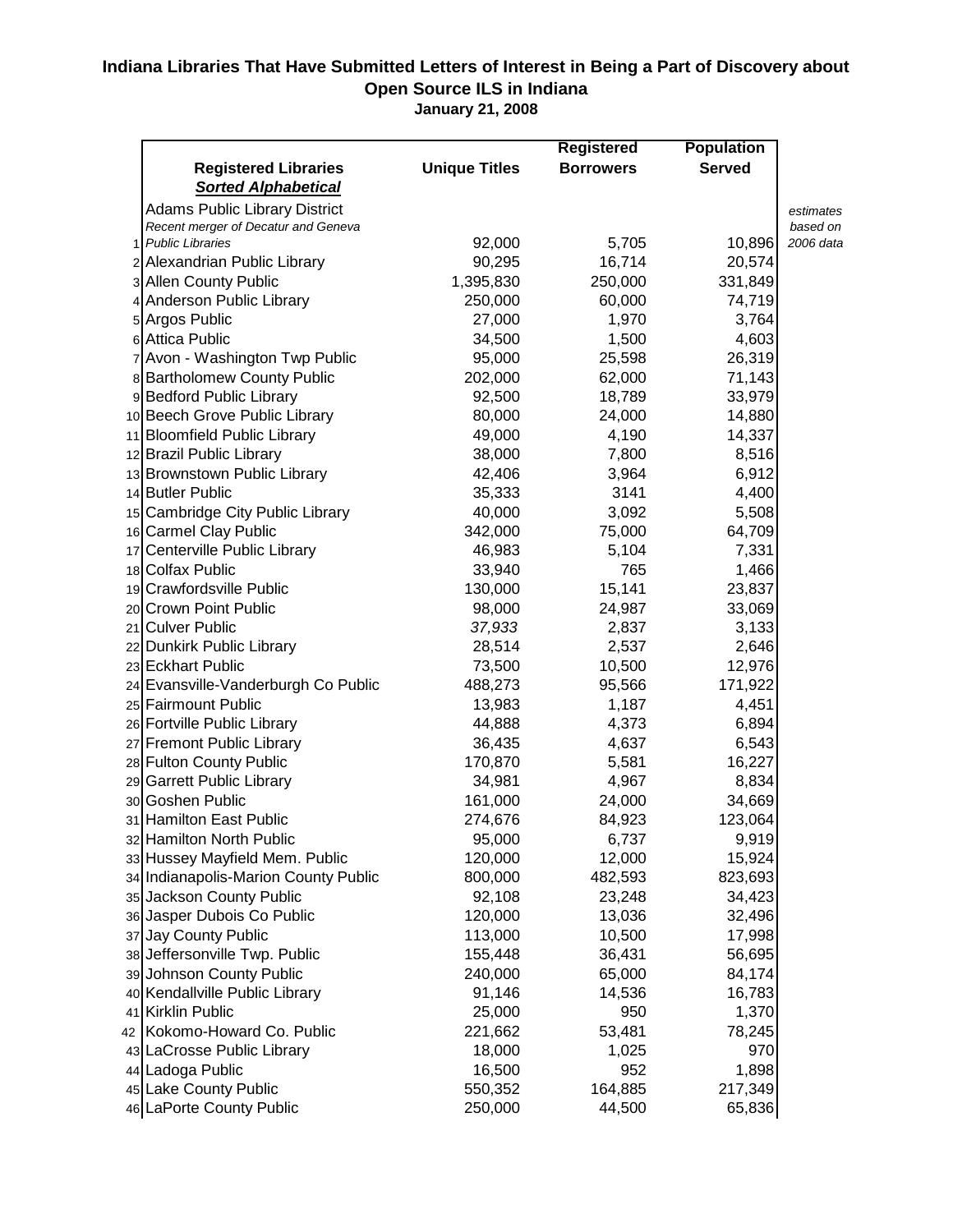## **Indiana Libraries That Have Submitted Letters of Interest in Being a Part of Discovery about Open Source ILS in Indiana**

**January 21, 2008**

| 47 Lebanon Public                      | 82,750     | 11,900    | 17,102    |
|----------------------------------------|------------|-----------|-----------|
| 48 Linden Public                       | 24,203     | 1,003     | 1,253     |
| 49 Marion Public Library               | 130,458    | 20,212    | 31,320    |
| 50 Melton Public                       | 36,000     | 4,480     | 5,655     |
| 51 Middlebury Public                   | 68,500     | 11,200    | 17,002    |
| 52 Middletown Public                   | 65,000     | 6,000     | 4,811     |
| 53 Milford Public                      | 38,000     | 2,073     | 4,597     |
| 54 Montezuma Public                    | 18,300     | 645       | 1,539     |
| 55 Mooresville Public                  | 80,000     | 17,000    | 13,491    |
| 56 Morgan County Public                | 186,000    | 41,000    | 53,198    |
| 57 Morrison Reeves Public              | 230,000    | 30,000    | 54,134    |
| 58 Muncie Public                       | 300,000    | 49,000    | 71,396    |
| 59 Nappanee Public Library             | 65,252     | 6,504     | 9,151     |
| 60 Newport-Vermillion County Public    | 80,000     | 2,475     | 7,244     |
| 61 Newton County Public                | 57,000     | 5,773     | 9,243     |
| 62 Noble County Public                 | 100,000    | 14,000    | 22,892    |
| 63 Oakland City                        | 28,500     | 3,000     | 4,149     |
| 64 Oden Winkelpleck Public             | 19,000     | 2,000     | 2,793     |
| 65 Ohio Twp Public                     | 187,000    | 38,400    | 31,002    |
| 66 Orleans Public                      | 21,271     | 2,072     | 2,273     |
| 67 Osgood                              | 32,000     | 2,500     | 9,533     |
| 68 Peabody - Columbia City Public      | 96,000     | 17,500    | 13,509    |
| 69 Plainfield Public Library           | 163,000    | 21,512    | 22,895    |
| 70 Porter County Public                | 500,000    | 80,000    | 128,665   |
| 71 Princeton Public                    | 51,179     | 8,449     | 11,502    |
| 72 Pulaski County Public               | 68,000     | 4,610     | 10,646    |
| 73 Putnam County Public                | 75,000     | 13,564    | 34,311    |
| 74 Roachdale-Franklin Twp Public       | 19,968     | 1,588     | 1,708     |
| 75 Roanoke Public                      | 18,940     | 849       | 1,495     |
| 76 Salem-Washington Twp Public         | 35,000     | 6,000     | 9,955     |
| 77 Sheridan Public                     | 33,544     | 3,286     | 4,892     |
| 78 Speedway Public                     | 100,000    | 11,500    | 12,881    |
| 79 Switzerland County Public           | 42,000     | 5,200     | 9,065     |
| 80 Syracuse Public Library             | 58,000     | 8,500     | 9,032     |
| 81 Tell City-Perry County Public       | 95,000     | 10,309    | 17,690    |
| 82 Thorntown Public Library            | 50,858     | 2,846     | 4,940     |
| 83 Tippecanoe County Public Library    | 274,200    | 93,000    | 119,821   |
| 84 Union County Public                 | 28,500     | 6,051     | 7,349     |
| 85 Vigo County Public                  | 250,000    | 45,000    | 105,848   |
| 86 Walkerton Public                    | 17,069     | 1,117     | 3,053     |
| 87 Walton Public                       | 27,000     | 1,355     | 2,578     |
| 88 Warsaw Public                       | 163,820    | 20,592    | 25,276    |
| 89 Waterloo Public                     | 31,000     | 2,900     | 3,114     |
| 90 Waveland Public                     | 20,000     | 1,200     | 1,767     |
| 91 West Lafayette Public Library       | 123,800    | 23,800    | 28,778    |
| 92 Westfield Public                    | 150,672    | 15,878    | 18,358    |
| 93 Whitewater Valley Public Library    | 54,000     | 3,150     | 11,070    |
| 94 Working Men's Institute-New Harmony | 25,000     | 375       | 916       |
| <b>Totals</b>                          | 11,908,840 | 2,461,810 | 3,606,835 |
| 95 Queen of Angels School, Ft. Wayne   | 3,000      | 300       | 300       |